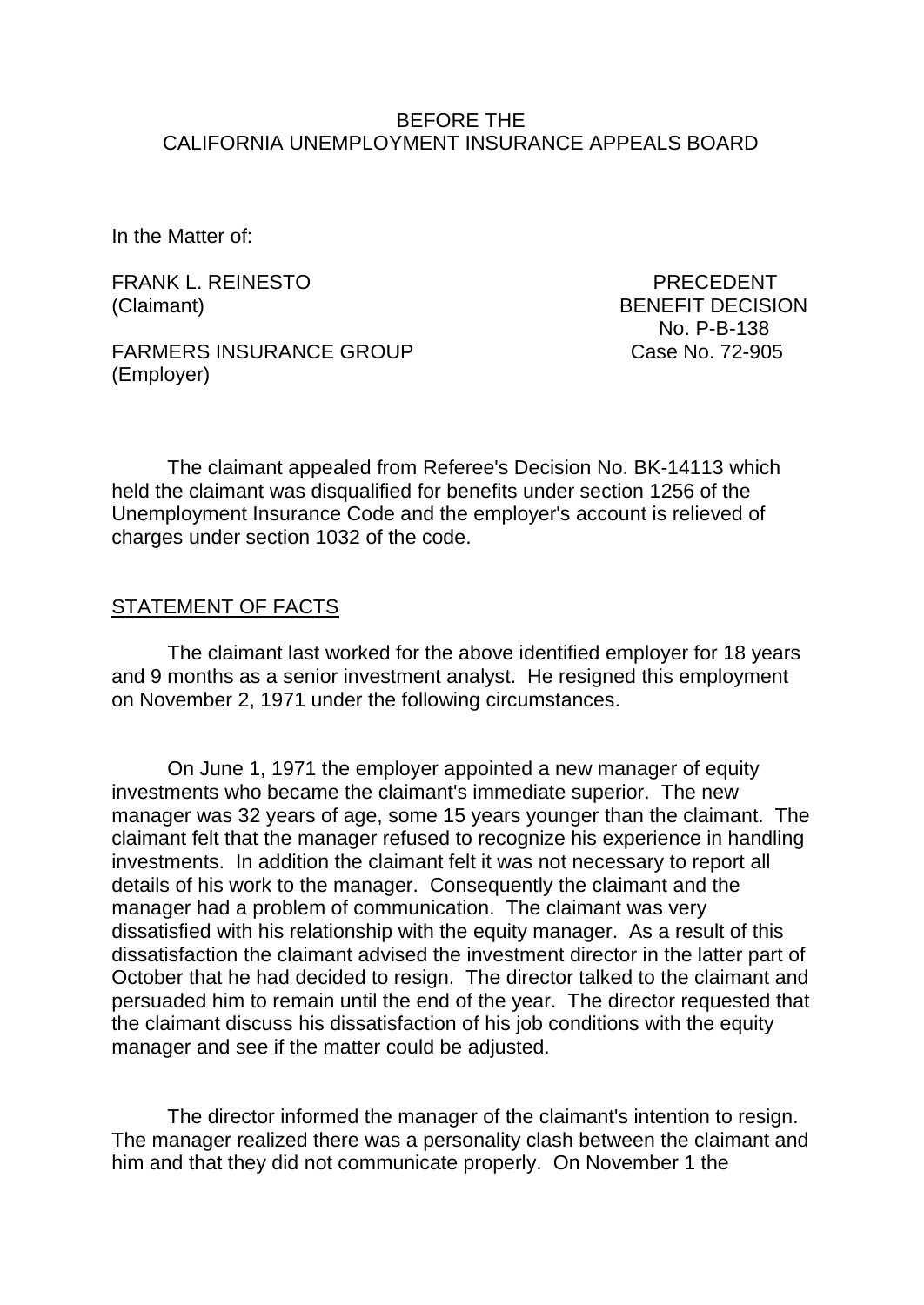manager asked the claimant to come into his office to discuss the problems surrounding their relationship. The manager told the claimant he thought his work was good but that their personal working relationship could be improved. The claimant did not wish to discuss the matter with the manager and had little to say. After the meeting the manager was of the opinion that some progress had been made in improving the relationship between the claimant and him.

On November 2 the claimant reported for work. He decided that working conditions were so intolerable that he could no longer remain in the employer's employ. He therefore left the office at approximately 10 a.m. and did not return.

# REASONS FOR DECISION

Section 1256 of the Unemployment Insurance Code provides that an individual is disqualified for benefits, and sections 1030 and 1032 of the code provide that the employer's reserve account may be relieved of benefit charges if the claimant left his most recent work voluntarily without good cause.

We held in Appeals Board Decision No. P-B-27 that there is good cause for the voluntary leaving of work where the facts disclose a real, substantial and compelling reason of such nature as would cause a reasonable person genuinely desirous of retaining employment to take similar action.

In considering whether working conditions are so intolerable as to afford a claimant good cause for leaving work, we believe that only in those cases where employment conditions are so onerous as to constitute a threat to the physical or mental well-being of an employee or where the actions of a supervisor are particularly harsh and oppressive will there be good cause for leaving work. Furthermore, mere dislike for a supervisor where the facts do not indicate a course of conduct on the part of the supervisor amounting to abuse, hostility or unreasonable discrimination would not constitute good cause for leaving work. (Appeals Board Decision No. P-B-126)

In the present case the evidence falls short of establishing a compelling reason constituting good cause for the claimant to leave work. All that is shown is that the claimant resented the new manager; that a generation gap existed; and, that the claimant felt he was not given credit for his past experience. There is no evidence the manager was abusive or hostile to the